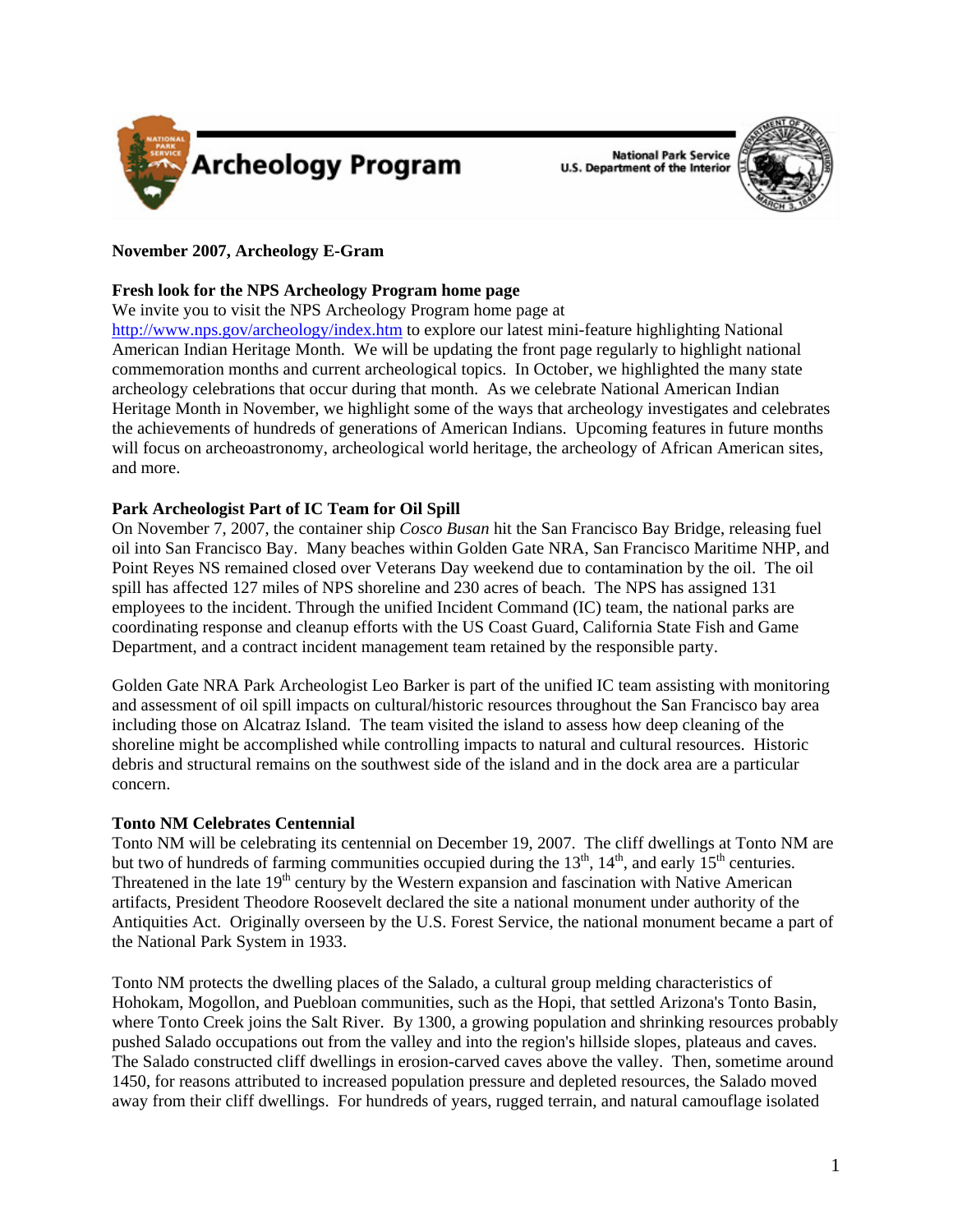and protected the remote cliff dwellings from further disturbance. The cliff dwellings were threatened in the mid-1870s, however, when Western expansion encompassed the Tonto Basin. Recognizing the significance of the Salado ruins to America's cultural heritage, President Roosevelt declared the site a national monument.

Tonto NM and its Arizona gateway communities of Superior, Globe, Miami, and Payson have scheduled a series of day and evening events to celebrate the centennial and mounted exhibits about the monument in public buildings. A new exhibit also was developed for the park's visitors' center and special tours to the upper cliff dwellings and open air sites in the nearby national forest are scheduled.

For more information about Tonto NM, go to

[www.nps.gov/archeology/sites/Antiquities/profileTonto.htm](http://www.nps.gov/archeology/index.htm) . *Teaching with Historic Places* (see Archeology E-Gram, September, 2007) also has a lesson plan "Tonto National Monument: Saving a National Treasure" at [www.nps.gov/history/nr/twhp/wwwlps/lessons/125tonto/.](www.nps.gov/history/nr/twhp/wwwlps/lessons/125tonto/) For more information about centennial events at Tonto NM, go to<www.nps.gov/tont/>.

## **Contractor Karolyn Kinsey Departs the NPS Archeology Program**

Karolyn Kinsey, a long term contractor with the Archeology Program, left in September and returned to her family home in Kansas. Among Karolyn's most significant contributions to the program was updating the National Archeological Database Reports module when over 110,000 records from 28 SHPOs, California Information Centers, and the Bureau of Reclamation were added. The two-year effort resulted in more accurate and up-to-date information on over 350,000 records in NADB-R. In addition, Karolyn co-authored (with S. Terry Childs) the online publication of "A Survey of SHPO Archeological Report Bibliographic Systems, 2002" in the *Studies in Archeology and Ethnography* series on the NPS Archeology Program website [www.cr.nps.gov/archeology/pubs/studies/STUDY05A.htm.](www.cr.nps.gov/archeology/pubs/studies/STUDY05A.htm)

Karolyn also played a key role in a study of archeological repository fees across the U.S.; assisted with the Secretary's Report to Congress on Federal Archeology and the Listing of Outlaw Treachery (LOOT) databases; and participated on an interagency deaccessioning work group. Her assistance, helpful nature, collegiality, and hard work are greatly missed by her colleagues inside and outside the Archeology Program.

## **U.S. World Heritage Tentative List offered for public comment**

The UNESCO World Heritage List is a list of international cultural and natural properties of outstanding universal value designated by the signatories of the World Heritage Convention (1972). A World Heritage Tentative List is a list of candidate sites which a country intends to consider for nomination within a given time period.

The NPS Office of International Affairs published a notice in the Federal Register on October 31, 2007, inviting public comment on the draft U.S. World Heritage Tentative List. Of the 19 properties recommended, 4 are archeological properties: Poverty Point State Historic Site in Louisiana; Hopewell Ceremonial Earthworks in Ohio; Serpent Mound in Ohio; and Moundville Site in Alabama.

Inclusion in the U.S. World Heritage Tentative List does not confer World Heritage status on a property, but indicates that it appears to qualify for World Heritage status and may be further examined for possible World Heritage nomination during the next decade by the United States.

The current draft list published for public comment reflects an interim step in the process and is not the final version of the new U.S. World Heritage Tentative List. After public comment, the Secretary of the Interior, through the Assistant Secretary for Fish and Wildlife and Parks, will determine the composition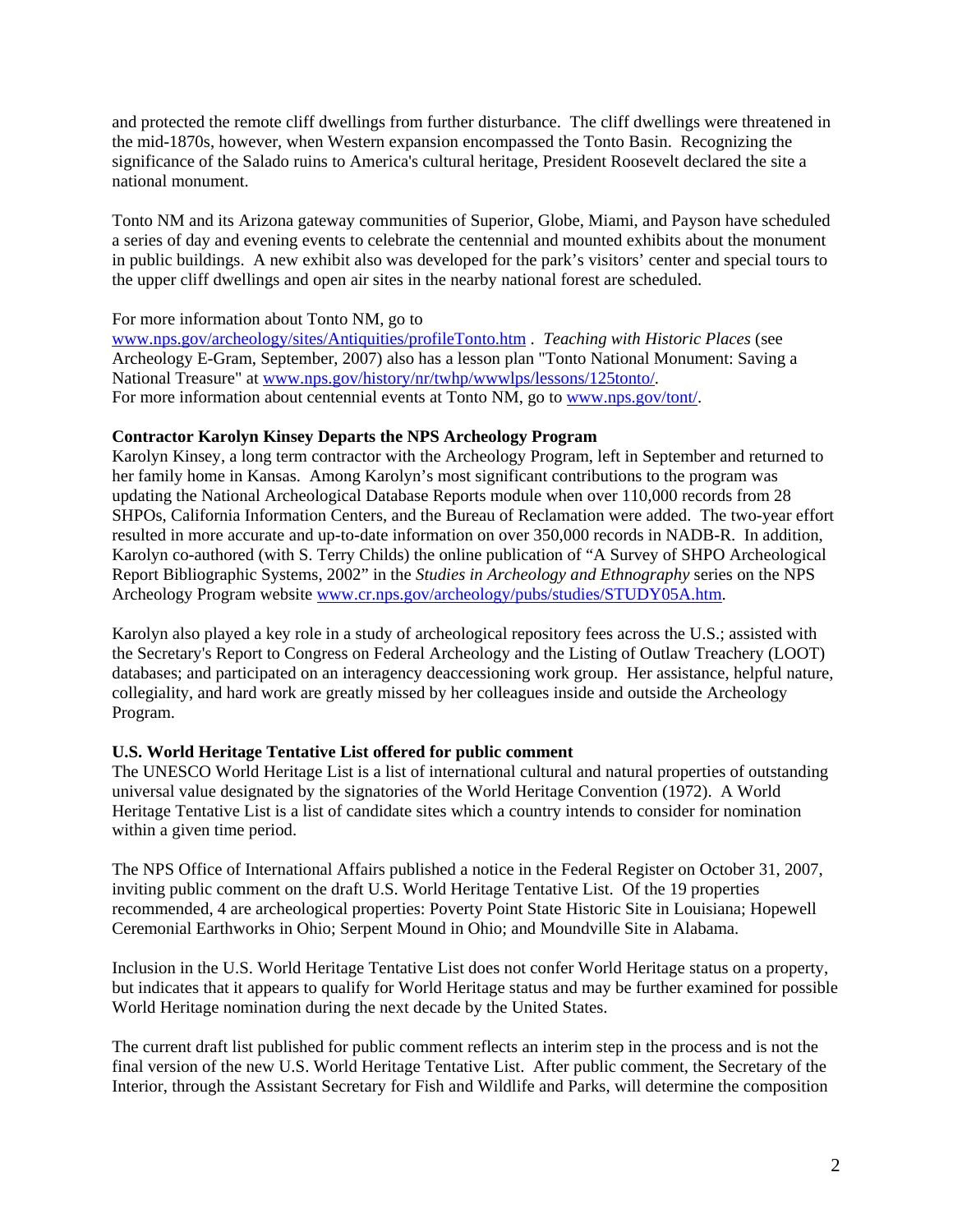of the new U.S. World Heritage Tentative List and will submit it through the U.S. Department of State to the World Heritage Committee.

NPS specifically requests public comments on: (1) the qualifications of the properties on the draft list for inclusion in the U.S. World Heritage Tentative List; (2) the assignment of the properties to the categories in which they are grouped on the draft list; (3) how the U.S. World Heritage Tentative List should be added to or revised in the future; (4) how and by whom U.S. World Heritage nominations should be prepared; and (5) how to improve public awareness and understanding of the World Heritage program in the United States.

**Comments are due by November 30, 2007** to Jonathan Putnam, Office of International Affairs, National Park Service, 1201 Eye Street, NW (0050), Washington DC 20005.

To read the Federal Register Notice about the U.S. World Heritage Tentative List, go to <http://a257.g.akamaitech.net/7/257/2422/01jan20071800/edocket.access.gpo.gov/2007/pdf/E7-21377.pdf> Visit these web sites to learn more about the U.S. World Heritage Tentative List: NPS Office of International Affairs <http://www.nps.gov/oia/topics/worldheritage/tentativelist.htm> U.S. National Commission for UNESCO <http://www.state.gov/p/io/unesco/>

## **ARPA Violators Sentenced**

On March 11, 2007, three men were apprehended after metal-detecting and digging up relics on the Spotsylvania Battlefield in Virginia. Over 460 holes were found and documented on and around park earthworks where the men had been seen digging, making the incident one of the most destructive ARPA violations in NPS Northeast Region history.

All three men appeared in court and either pled or was found guilty and sentenced. In June, Vincent Williams, 37, pled guilty and was ordered to pay \$1,400 in restitution. In September, Fenton Terembes, Jr., 28, was sentenced to twenty-four months in jail, followed by a year of supervised probation, and ordered to pay \$28,600 in restitution following his guilty plea to a felony ARPA charge. In November, Jeremy Burroughs, 30, was sentenced to eighteen months in jail, followed by three years of supervised probation, and ordered to pay \$28,600 in restitution. This was Burroughs' second felony ARPA violation; his previous conviction was in 1998.

All three men forfeited their equipment and the seized artifacts. The park also recovered a CSA belt buckle valued at \$3,300 that had been removed from the park by Terembes earlier in the same week.

#### **FLETC offers Archeological Resources Protection Training.**

The Federal Law Enforcement Training Center (FLETC) is offering training in archeological resources protection training in three segments in CY2008.Developed for Permanent Type 1 Law Enforcement Park Rangers and Archeologists, students participate in integrated sessions where advanced and specialized training is offered to both the law enforcement officers and the archeologists in the same classroom setting. At other times, the students participate in separate sessions where law enforcement training is provided to archeologists and archeological training is provided to law enforcement officers.

The Archeological Resources Protection Training Program (ARPTP) was developed by the FLETC in conjunction with the USFS, BLM, and NPS. The course developers from these Federal agencies were experienced in the disciplines of both criminal investigation and archeology. The training identifies the team concept for archeological resource crime scene investigation.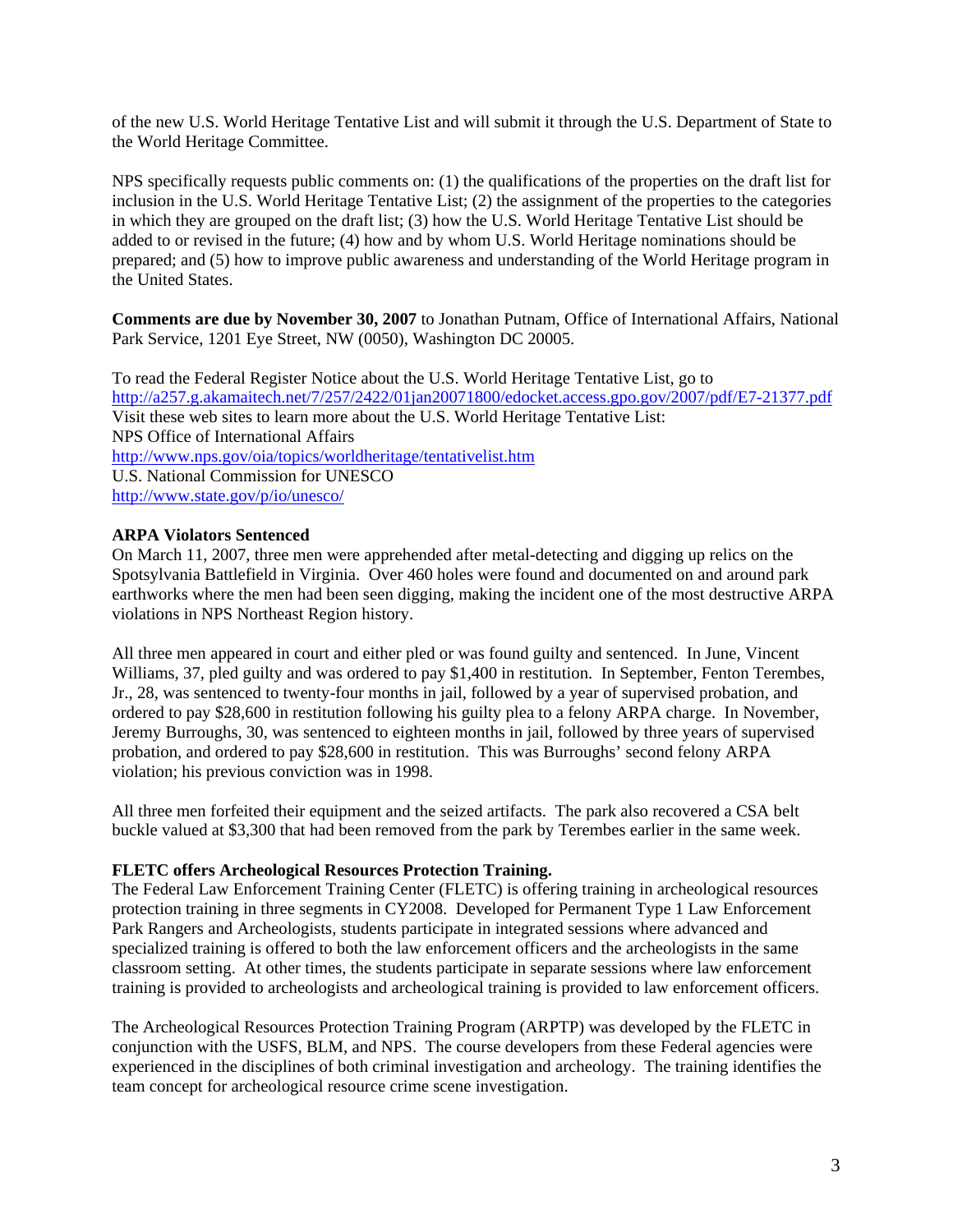Schedule: **ARPTP 801:** March 10-14 - Columbus, OH. The application closing date is February 1, 2008. **ARPTP 802:** April 7 – 11 - Bar Harbor, ME. The application closing date is March 1, 2008. **ARPTP 803:** April 21– 25 - Panama City, FL. The application deadline is March 7, 2008. **Contact: Law Enforcement Development Center (912) 267-2246; Greg Jackson (912) 267-2245** 

# **ACHP Releases Course Schedule for CY2008**

The Advisory Council on Historic Preservation (ACHP) is responsible for administering National Historic Preservation Act (NHPA) Section 106 review. The ACHP now offers an introductory and an advanced class on Section 106 activities.

## *The Section 106 Essentials*

This two–day course is designed for individuals who are new to Section 106 review or who want a refresher. The course explains the requirements of NHPA Section 106, which applies any time a federal, federally assisted, or federally approved activity might affect a property listed in or eligible for the National Register of Historic Places.

Schedule:

January 16-17 - Hyatt Regency Downtown, Houston, TX

March 12-13 - Hotel Providence, Providence, RI

April 8-9 - Hilton Santa Fe, Santa Fe, NM

May 14-15 - The Old Post Office Building, Washington, DC

June 17-18 - Ramkota Hotel & Conference Center, Pierre, SD

July 8-9 - Courtyard by Marriott Downtown, San Diego, CA

August 26-27 - Crowne Plaza Seattle, Seattle, WA

September 3-4 - Westin Peachtree Plaza Hotel, Atlanta, GA

October 20-21 - Tulsa, OK (in conjunction with the National Trust for Historic Preservation annual meeting)

## *Advanced Section 106 Seminar*

This advanced class is designed for environmental and cultural resources personnel and focuses on the effective management of complex or controversial undertakings that require compliance with NHPA Section 106. Taught in a small, interactive setting, topics will include use of consultation to resolve disputes, creative ways to address conflicts between development plans and preservation values, and negotiating and preparing agreement documents.

Schedule:

April 8 - Hotel Monaco, Salt Lake City, UT

June 19 - Serrano Hotel, San Francisco, CA

August 20 – Ronald Reagan Building and International Trade Center, Washington, DC

For more information and registration, go to<www.achp.gov/106>. **Contact: Cindy Bienvenue, 202-606-8521**.

## **NPS Solicits Sponsor Proposals for Diversity Internships**

The NPS Cultural Resources Diversity Internship Program (CRDIP) provides career exploration opportunities to undergraduate and graduate students in historic preservation and cultural resources management. The program also gives NPS offices, national park units, government agencies at all levels, and private organizations opportunities to meet promising young people who might choose a career in this field. The NPS, through the CRDIP, cooperates with intern sponsors to provide students who have limited or no exposure to this field with quality work experiences.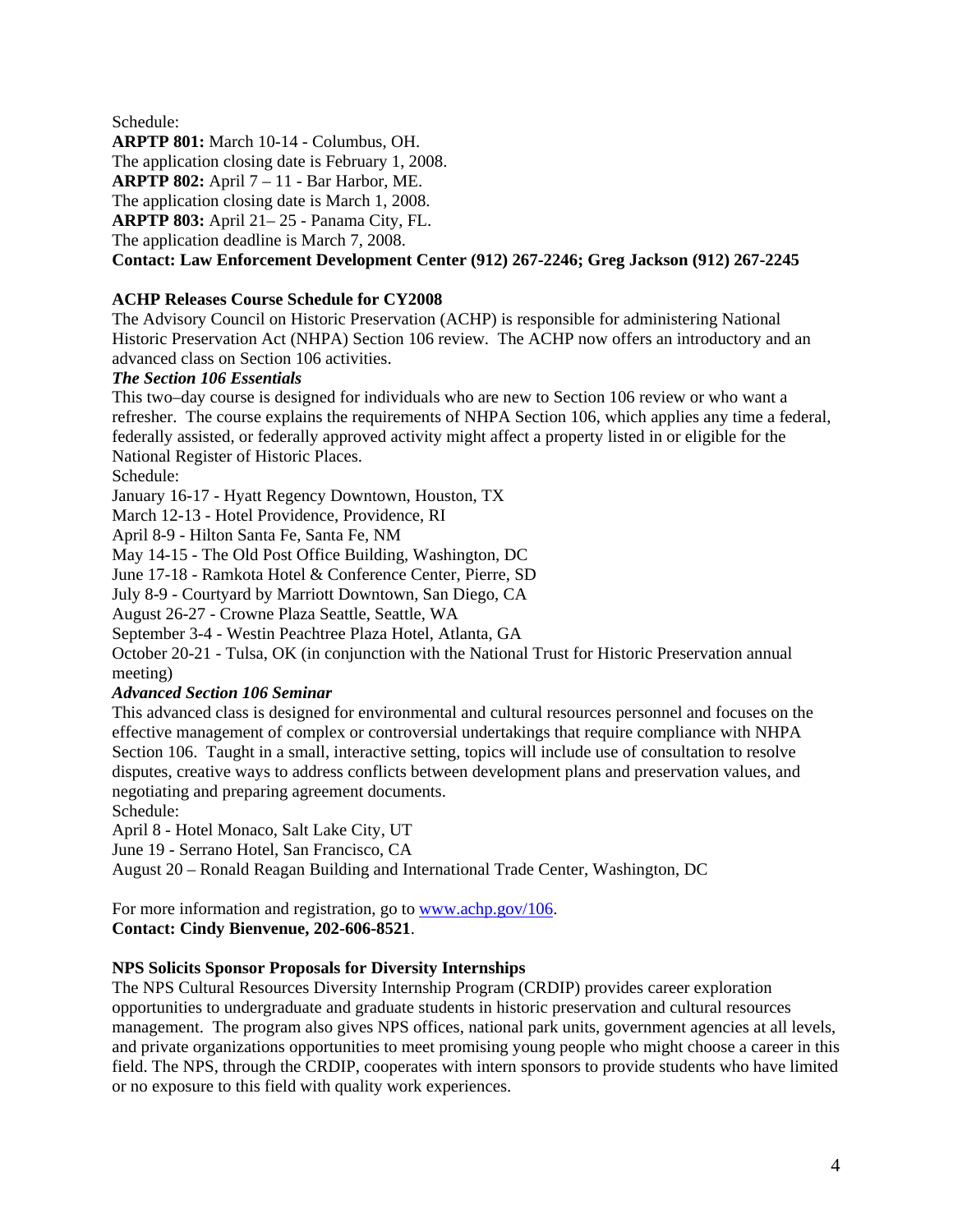During 2008, the CRDIP will sponsor 15 to 18 diversity interns during a 10-week summer session, beginning June 2, 2008. The sponsoring agency is expected to contribute half of the \$11,062.00 cost for each intern. The balance with be paid by CRDIP. CRDIP will hold a three-day Career Workshop in Washington, DC during the tenth week of the summer internship. The cost for each intern's participation will be covered by the NPS, Cultural Resources Program.

The NPS has issued a call for project proposals from agencies for the 2008 CRDIP summer internship program. The due date for proposals is **December 10, 2007.** 

For more information about the program and an application, go to <http://www.cr.nps.gov/crdi/internships/intrnCRDIP.htm> **Contact: Turkiya Lowe (202) 354-2266** 

## **DOI and NPS to provide training in Managing Museum Property**

The Interior Museum Program, Department of the Interior (DOI), and the National Park Service's Western Archeological and Conservation Center (WACC) is co-sponsoring *Managing Museum Property* in Tucson, AZ. This five day (36 hour) course provides training in the fundamentals of managing museum property. The training is designed for Federal property managers, interpreters, historians, archeologists, natural history specialists, and other resource specialists with museum responsibilities, as well as staff in repositories that manage Federal collections. Topics include:

- · An overview of the DOI Museum Program and the Office of Property and Acquisition Management
- · How Museum Collections Support DOI and Bureau Missions
- · Identifying Museum Property
- · Managing Archive Collections
- · Guidance on Reporting Requirements
- · Scope of Collections Statements
- · Museum Documentation (Accessioning, Cataloging, Loans, Inventory, Insurance, and Deaccessioning)
- · Museum Collection Preservation (Environmental Factors, Monitoring and Controls, Integrated Pest Management, Handling Museum Objects)
- · Exhibiting and Storing Museum Property
- · Museum Protection (Fire Protection, Security, and Emergency Management)
- · Working with non-federal repositories
- · Ideas on how to use museum collections

The class will be held January 14-18, 2008, at WACC in Tucson, AZ. There is no tuition for this training event. Additional information and an application can be found at the Interior Museum Program website at [www.doi.gov/museum/classroom.html.](www.doi.gov/museum/classroom.html) The application deadline is December 10, 2007. **Contact: Brian Biegler 202-208-4698**

## **ICOMOS Executive Committee Approves Ename Charter**

At the ICOMOS Advisory Committee meeting held in Pretoria, South Africa in October, the proposed ICOMOS Charter on Interpretation and Presentation was unanimously endorsed by the Scientific Council and the Advisory Committee. The Scientific Council is composed of the representatives of all International Scientific Committees while the Advisory Committee is composed of the representatives of all International Scientific Committees and National Committees. The ICOMOS Executive Committee approved the submission of the draft charter to the ICOMOS General Assembly for ratification in Fall 2008 in Quebec. The charter will become a part of the select group of ICOMOS doctrinal texts after official ratification by the General Assembly.

The ICOMOS drafting committee requests that members visit the ICOMOS website to review the charter text at [http://icip.icomos.org/downloads/ICOMOS\\_Interpretation\\_Charter\\_EN\\_10-04-07.pdf](http://icip.icomos.org/downloads/ICOMOS_Interpretation_Charter_EN_10-04-07.pdf) and submit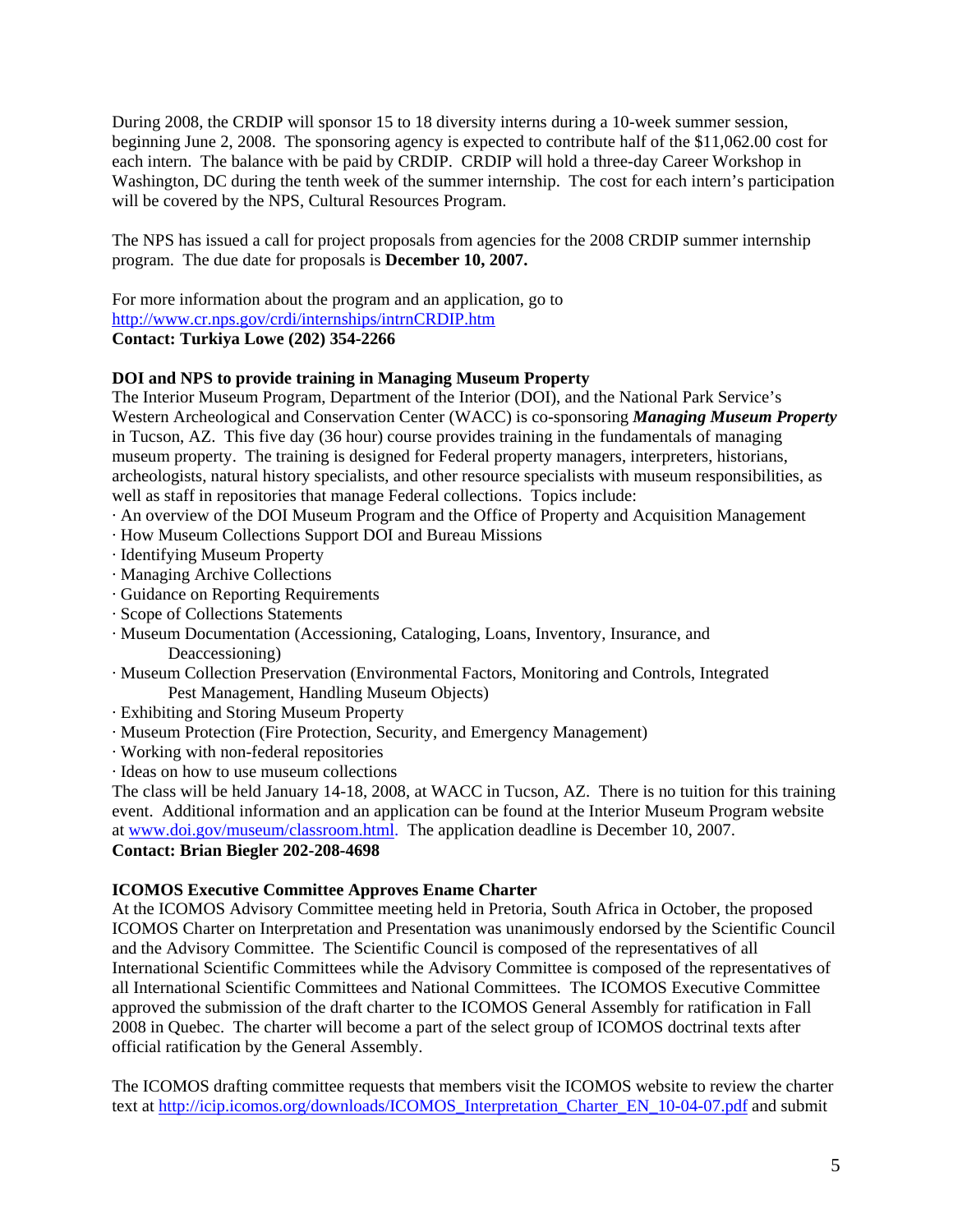illustrations of the charter's various principles from specific sites in the reader's country or region. The illustrations will be compiled into a useful publication that communicates the basic principles of interpretation developed in the charter.

## **RPA Amends Code of Conduct**

The Register of Professional Archaeologists (RPA) has amended its code of conduct as follows:

I. The Archaeologist's Responsibility to the Public

1.2 An archaeologist shall not:

e. knowingly be involved in the recovery or excavation of artifacts for commercial exploitation, or knowingly be employed by or knowingly contract with an individual or entity who recovers or excavates archaeological artifacts for commercial exploitation.

In adopting this amendment, the RPA's Board of Directors acknowledges that the commercial exploitation of archaeological heritage for sale, trade, speculation, or its irretrievable dispersal is fundamentally incompatible with the protection and proper management of the archaeological heritage. No registered professional archaeologist (RPA) shall knowingly engage in such commercial exploitation. Commercial exploitation is defined as the sale, trade, purchase, or barter of archaeological objects and/or sites by entities or individuals whose motivation is primarily profit driven.

In adopting this amendment, the Board of Directors further seeks to bring the Register into concordance with current ethical positions of heritage organizations, governments, and non-government organizations regarding the commercial exploitation of the world's cultural heritage as represented by artifacts and other archaeological remains and information. The amendment should not be construed to prohibit the actions of registered archeologists engaged in exhibit or education projects for which a fee is charged, or by video or book projects which are intended to generate revenue, or where revenue is realized that does not result from the sale of artifacts, or from the exchange or transfer of artifacts to another museum following practices accepted by legitimate museum accrediting organizations such as the American Association of Museums. The amendment would prohibit a registered archeologist from being knowingly involved with an individual or entity that recovers or excavates artifacts for commercial exploitation, including association with related exhibit, video, and book projects.

For more information about the code of conduct and the Register of Professional Archaeologists, go to [http://www.rpanet.org/.](http://www.rpanet.org/)

## **New CRM Journal Available in March 2008**

The first issue of a new cultural resource management journal, *Heritage Management,* will be available in March 2008. *Heritage Management* is a global, peer-reviewed journal that will provide a venue for using scholarly, professional, and indigenous knowledge to address broader societal concerns about managing cultural resource heritage. Issues of resource management, cultural preservation and vitalization, education, legal\legislative developments, public archeology, and ethics will be addressed. The journal will present a forum for those who work with governmental and tribal agencies, museums, private CRM firms, indigenous communities, and colleges and universities. It facilitates a multi-vocal arena for dissemination and critical discussion of cultural heritage management issued collaboratively between professionals and stakeholders. *Heritage Management* will include peer-reviewed research on policy, legislation, ethics, and methods in heritage management, and will showcase exemplary projects and models of public interpretation and interaction. A peer-reviewed Forum section presents position statements and responses on key issues. The journal will also include reviews of books, web pages, exhibits, and resources in various media.

Additional information about *Heritage Matters* is available at <www.lcoastpress.com>